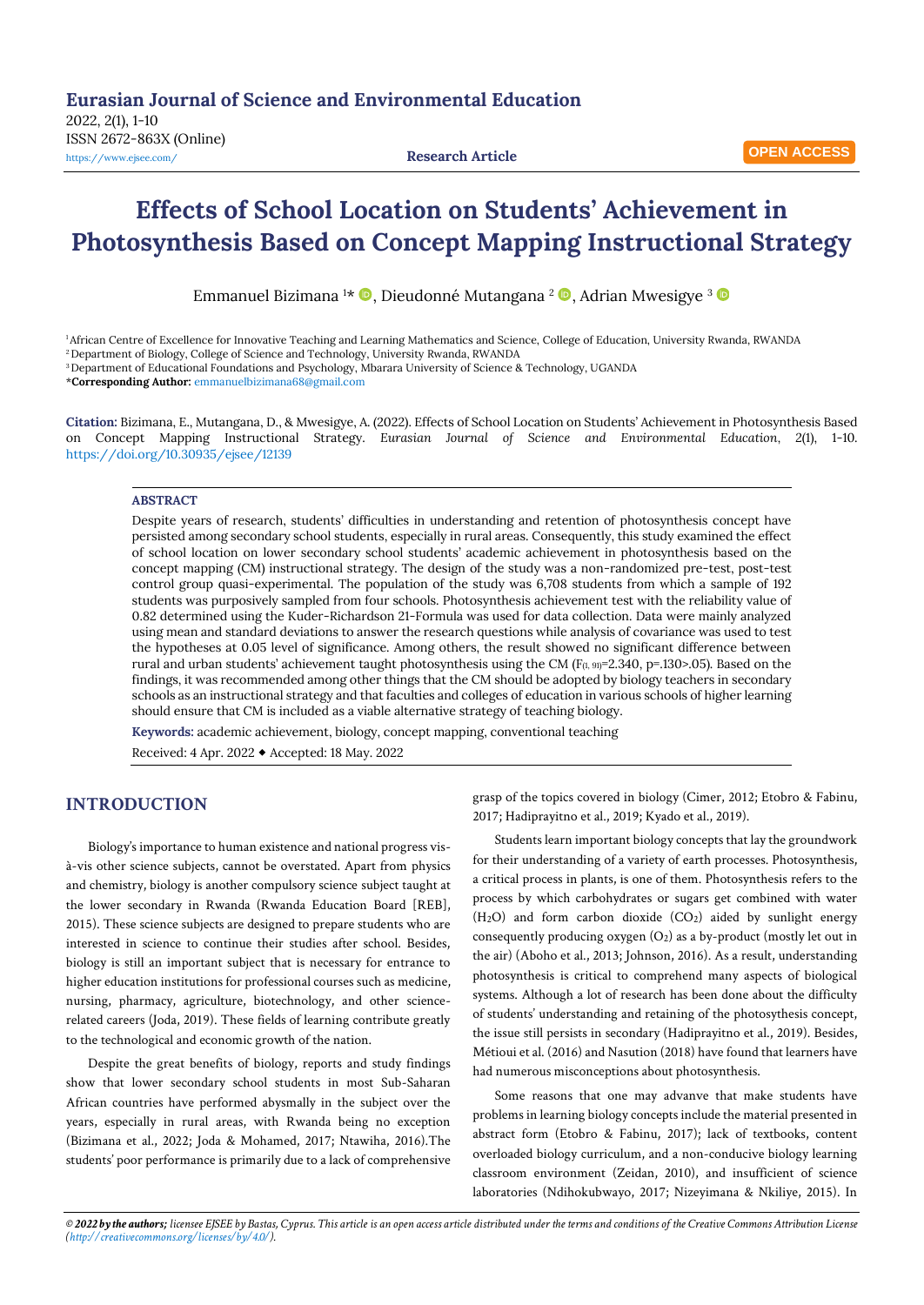addition, Nzabalirwa and Nkiliye (2012) and Rubagiza et al. (2016) in different studies observed a lack of adequate teaching materials, and unskilled and discouraged teachers, especially in most rural secondary schools. Above all, the use of inadequate teaching methods by teachers in conveying biology content has been widely identified as a major contributor to this heinous trend (Cimer, 2012; Kambaila et al., 2019; Nsengimana, 2021; Nsengimana et al., 2017).

At all stages of education, the adoption of an effective teaching strategy can improve students' acquisition of biology content. Consequently, the last few decades have seen the rise of constructivistbased teaching strategies. These innovative teaching and learning strategies aim to improve student performance and encourage students' active participation in the construction of their knowledge. One such teaching and learning strategy that has recently arisen as a means of assisting students' critical thinking and meaningful learning is concept mapping (CM).

CM is a constructivist strategy that stresses student ownership of their learning, with the instructor serving as a facilitator (Abamba & Esiekpe, 2021). The CM is derived from Ausubel's (1968) assimilation theory of cognitive learning and it is suited to teach science concepts (Schmid & Telaro, 2018). In CM, concepts are organized by showing their relationship from more inclusive to more specific concepts using concept maps (Novak & Gowin, 1994; Huang et al., 2017). According to Novak and Gowin (1984), a concept map is a schematic device for representing a set of concept meanings embedded in a framework of propositions. This is a graphically organised design and moreover in an hierachical manner showing significant conceptual relationship with keywords (Hsieh et al., 2016).

The construction of a concept map involves hierarchically presenting concepts with general concepts at the top of the concept map, and the more specific, less general concepts are arranged hierarchically at the bottom of the map (Cañas & Novak, 2008). Eventually, meaningful learning is enhanced by mapping concepts into maps as the learner gets involved by representing concepts progressively in a hierarchical order, hence differentiating them (Novak et al., 1983). Thus, concept maps help in organizing and structuring knowledge.

Several advantages of the use of concept maps in learning have been documented in the literature. CM aids in the development of critical thinking that is infused with creativity, resulting in more effective learning and higher academic achievement (Auta, 2015). Besides, by making inter-relationships between two or more concepts, a concept map enhances the understanding of science concepts (Jack, 2013). It aids students in the development of problem-solving skills and the ability to find answers to questions that require the application and synthesis of concepts (Olarewaju & Awofala, 2011). It also promotes higher-order thinking and knowledge retention (Chang et al., 2016). Moreover, this strategyaids learners' efforts to visualize their knowledge in the form of graphical tools that connect previously learned concepts with newly acquired concepts (Sing & Moono, 2015). As a result, rather than being passive, the learning process becomes more active.

Both in learning and teaching, concept maps have been in use and research has shown positive gains in achievement in the concepts being learned. For instance, in the teaching of biology, researchers (Agaba, 2013; Ajaja, 2013; Dashne & Sinaa, 2019; Sakiyo & Waziri, 2015; Woldeamanuel et al., 2020) observed that groups taught using concept maps achieved more. In the same vein, the CM, according to Iwanger

and Eriba (2018), Ogonnaya and Abonyi (2016), and Qarareh (2017), enabled students to achieve better in basic science than the conventional lecture teaching method. Similarly, Ariaga and Nwanekezi (2018), Bot and Eze (2016), Onuoha et al. (2016), and Wasonga (2015) in chemistry, mathematics, and economics; and Okorie and Ezeh (2016) in physics observed that students taught in a group with a CM approach showed a more significant performance than the one of those taught using conventional teaching methods (CTMs).

In addition to the teaching strategy, the school's location plays a role in students' achievement in science, without forgetting biology. This is in agreement with Nworgu et al. (2013) and Okorie and Ezeh (2016) who stated that the area in which a school is located can affect the academic achievement of a student. Similarly, Bizimana et al. (2022) and Ellah and Ita (2017) found the location of the school as among the most significant factors impacting students' academic success in biology.

According to Okorie and Ezeh (2016), they are two types of school locations: urban and rural. The presence of different infrastructures such as hospitals, water, electricity, and educational institutions are more frequently utilized to classify these locations. Schools in cities are expected to have better infrastructure than schools in rural areas. As a result, the school location implies an urban-rural setting, depending on the availability of facilities. In Rwanda, a school located in a rural area is usually faced with a shortage of qualified teachers, lack of laboratory, poorly equipped laboratories, lack of internet facilities, and electricity among others (Harerimana & Toyin, 2017; Rubagiza et al., 2016). These shortcomings harm both student motivation and learning outcomes.

Moreover, there is ample evidence that rural students' educational expectations are lower than those of their urban counterparts (Arnold et al., 2005). Other research findings also revealed that students in rural schools place less value on education (Macmillan, 2012). It follows then that, lower educational expectations coupled with less emphasis on academics by students in rural schools could result in poor academic achievement in biology than their urban counterparts.

Another effect of the location of rural and urban schools is that teachers tend to dislike rural schools in favour of urban ones due to the imbalance in social amenities; this is detrimental to the former (Ronfeld et al., 2014). Furthermore, in addition to government remuneration, urban school teachers receive a wage supplement through parental contributions. In addition, in comparison to rural locations, the options to make supplementary income in cities are generally greater (Bennell & Ntagaramba, 2008; Rubagiza et al., 2016). This resulted in qualified teachers being unwilling to eagerly post to rural places, which increases their likelihood to leave and finally affects students' academic achievement (Ronfeldt et al., 2014; Tumwebaze, 2016). Therefore, there is a gap in the quality of teachers in the two mentioned areas and hence the imbalance in academic output or performance.

The school location and students' performance relationship, have been documented and reported (Ellah & Ita, 2017; Umar & Samuel, 2018). In this regard, different researchers (Alordiah et al., 2015; Bizimana et al., 2022; Nnenna & Adukwu, 2018; Olusola & Omotade, 2014; Olutola, 2016; Umar, 2017), concluded that urban students outscored students from rural areas in science and mathematics. However, Awodun and Oyeniyi (2018) discovered that wherever the school was located, played insignificant role on students' achievement in basic science. Similarly, Macmillan (2012) observed that when students from urban and rural schools were taught physics using computer-assisted instruction, their mean performance scores did not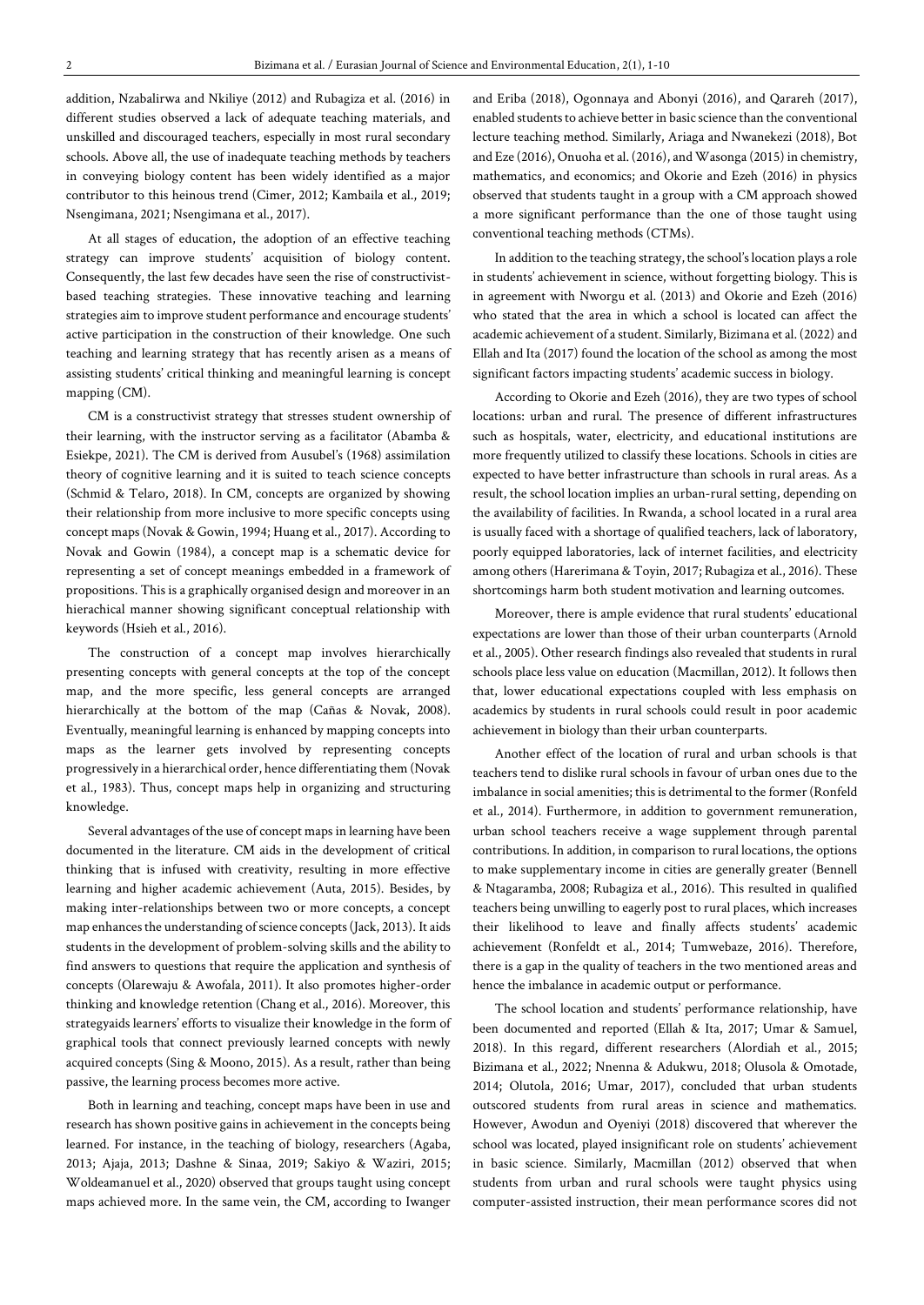#### **Table 1.** Research design layout

| Groups | Pre-test                                                                                                     | Treatment | Post-test |
|--------|--------------------------------------------------------------------------------------------------------------|-----------|-----------|
| EG     |                                                                                                              |           |           |
| CG     |                                                                                                              |           |           |
|        | $N_{obs}$ , $FC$ , $F_{cross}$ and $I_{cross}$ , $FC$ , $C_{cons}$ and $S_{cons}$ , $V$ , $C_{cons}$ and $m$ |           |           |

Note. EG: Experimental group; CG: Comparison group; X<sub>1</sub>: Concept mapping;  $X<sub>O</sub>$ : Conventional teaching method (teachers' regular teaching methods); O<sub>1</sub>: Pre-test (pre-PAT); O<sub>2</sub>: Post-test (post-PAT)

statistically significantly differ. Likewise, Yusuf and Adigun (2010) found that a student's attendance in a rural or urban secondary school has no significant influence on his or her academic achievement.

According to the literature review above, more researchers feel that urban students outperform rural ones. Others, however, maintain that the location of the school does not affect students' academic achievement. Therefore, the purpose behind this study meant to determine whether the use of CM in photosynthesis education will significantly improve the achievement of students irrespective of the school location. It will also add to the discussion because studies examining the effect ofthe location of the school on the academic achievement of students are still inconclusive.

After establishing that students' academic achievement in the sciences, notably in biology, is declining, it has become critical to identify an innovative teaching strategy to reverse this downward trend in students' achievement in that subject. Besides, having reviewed and found out the effectiveness of the CM strategy in improving students' achievement in science subjects, and having observed poor achievement in rural areas compared to urban areas, this study, therefore, sought to investigate the effects of the location of the school on students' achievement in photosynthesis using the CM instructional strategy. The general purpose of this study was to examine the effect of school location on students' achievement in photosynthesis based on a CM strategy. Specifically, the study was guided by the following research questions:

- 1. What is the difference in the mean achievement scores in photosynthesis between students taught using CM and those taught using CTMs?
- 2. What is the difference in the mean achievement scores between students from urban and rural schools taught photosynthesis using CM strategy?
- 3. What is the difference between the mean achievement scores of urban and rural secondary school students taught photosynthesis with the CTMs?
- 4. What is the interaction effect of instructional strategies (CM and CTM) and school location (urban and rural) on students' achievement in photosynthesis?

# **METHODOLOGY**

#### **Research Design**

The study was quasi-experimental using a pre-test-post-test nonequivalent comparison group design (Creswell, 2014). This design was chosen since the students were taught in their previously established intact courses, as it would be unethical to disrupt classes for four-week experimental purposes. As a result, the usage of entire classes allowed some of the classes to be in the experimentalgroup while the other classes served as a comparison group.

Two instructional groups served as the independent variables in the design. One group was assigned to the experimental group (EG), while the other was assigned to the comparison group (CG). The dependent variable was the students' achievement in biology. Hence, there were two groups altogether in this study as illustrated in **Table 1**.

The target study population was 6,708 students in 46 lower secondary schools from which the study sample was purposively sampled. When making the selection, the following factors were considered: equivalence (schools with comparable teaching materials, infrastructure, and the availability of experienced and qualified biology teachers), school type (boarding school), school ownership, gender composition (co-educational schools); and student enrolment in year two of secondary school, geographical location of the school and having presented students in national examination. Boarding schools were chosen over day schools to maintain the same school qualities such as structure, infrastructure, and student aptitude, as boarding schools admit the highest performers (Ndihokubwayo et al., 2020). Using the above-mentioned sampling criteria, 192 SS2 students from six intact classes were sampled for this study from four secondary schools. After that, the experimental and comparison groups were assigned at random to the chosen schools. As a result, 94 students were placed in the CM group, whereas 98 were placed in the CTM group.

### **Research Instrument and Validation**

Data was collected using the photosynthesis achievement test (PAT) before and after the intervention. Before intervention, the PAT was used to measure the students' baseline knowledge and academic homogeneity. The PAT was again used after the intervention to find out the level of students' academic achievement in photosynthesis. There were 40 multiple-choice items on each PAT (pre- and post-test). These questions were mainly past biology ordinary level national examinations. The table of specifications was used to examine the PAT elements, ensuring that they were content valid (Fives & DiDonato-Barnes, 2013). According to the table, 35% of the questions assessed their understanding of the concepts, 22.5% checked comprehension, 17.5% tested application, 15% tested analysis, and 10% examined synthesis. The achievement test was prepared by researchers and verified by two biology teachers from secondary schools with over ten years of biology teaching experience and two specialists in science education, test, and measurement. The Kuder-Richardson (KR-21) internal reliability was 0.82 after pilot testing.

### **Intervention**

Before the treatment period began, the biology teachers who served as research assistants to facilitate the use of CM and CTM were trained separately. The study purpose guided this training, the topics to be delt with, the methods as well as handling of PAT. Teachers for the CM group were trained on CM strategy using a prepared concept map. They were also shown examples of concept maps created by computers. **Figure 1** depicts an example of the offered computer-generated concept map.

The PAT was given to students in all groups before treatment. This was done to determine whether the students' knowledge of photosynthesis was comparable before the intervention. Following that, for the four weeks of the instructions, the three groups were taught by their respective biology teachers. Before intervention, students in the CM classeswere trained on CM strategy, and this lasted for one week. Students were trained on the use of CM as well as how to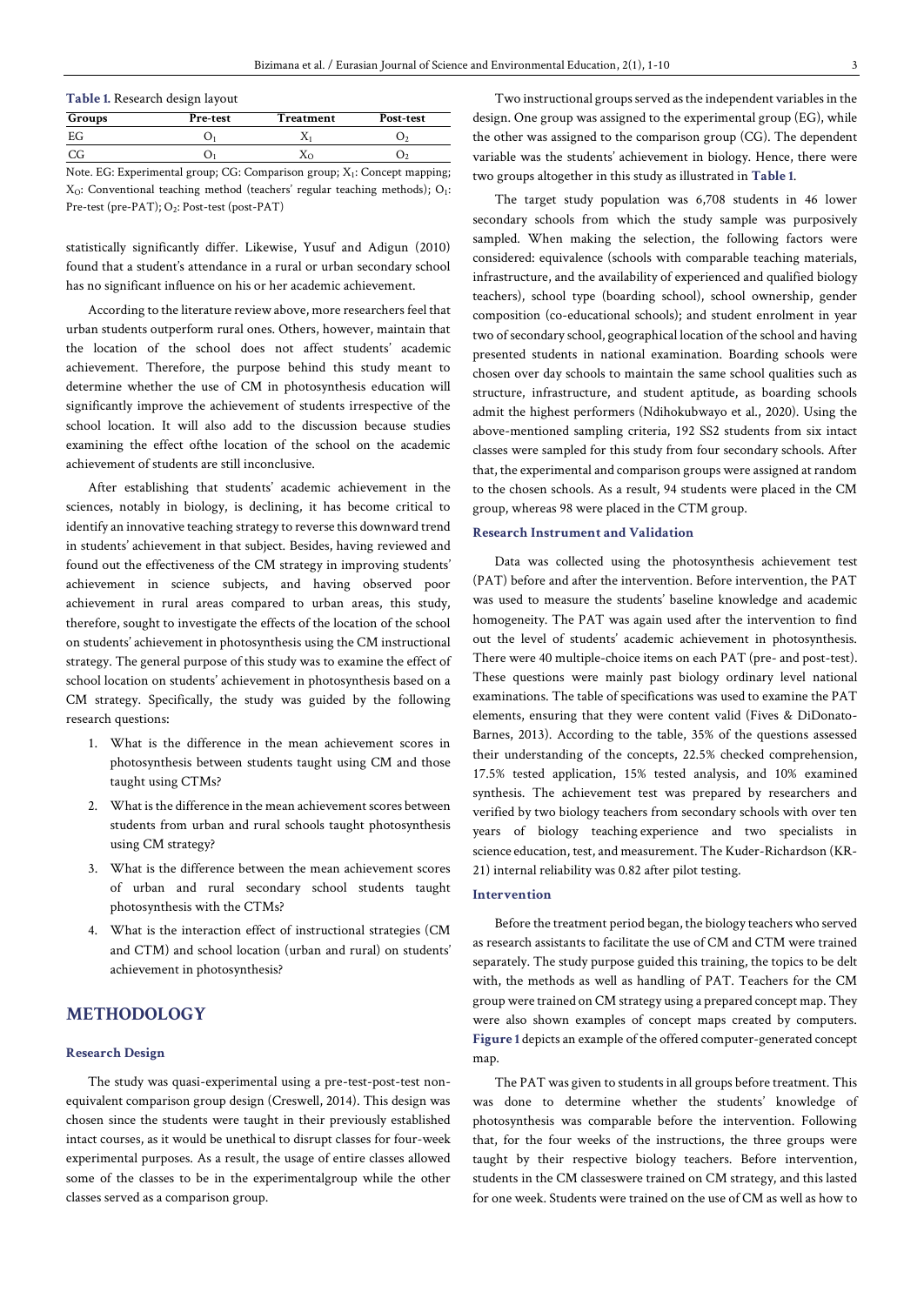

**Figure 1.** Computer-generated concept map about plant parts and functions

**Table 2.** Summary of analysis of variance of the students' pre-test scores

| Group                         |     | Mean  | <b>Standard deviation</b> |       | Sig. |
|-------------------------------|-----|-------|---------------------------|-------|------|
| Concept mapping               | QΔ  | 29.79 | 6.09                      |       |      |
| Conventional teaching methods | 98  | 30.25 | 7.44                      | .223  | .637 |
| Urban                         | 90  | 29.36 | 7.07                      |       |      |
| Rural                         | 102 | 30.61 | 6.47                      | 1.624 | .204 |

develop concept maps. The plant topic, which was not part of the core study's topics, was also used to teach learners about the stages of CM. Students were given a teacher-made concept map of the plant. Students were provided more guided practice exercises as well as comments from the teachers. To become familiar with CM, students developed concept maps on their own using the terms provided by the teacher. Teachers inspected student-created maps, identifying and correcting flaws, and displaying the finest maps on the glass walls.

The photosynthesis unit topics taught included the introduction to photosynthesis, necessities of photosynthesis, adaptation of the leaf to photosynthesis, limiting factors of photosynthesis, the importance of photosynthesis, and mineral requirements for plant growth. An introduction, presentation, and summation were all part of the teaching-learning process. Teachers used a concept map to analyze each day's lesson at the end of each class. This process was repeated, and students created concept maps for all of the topics presented. Students created a more general concept map after finishing the photosynthesis course by combining all of the maps they had created after each topic class. To double-check their concept maps, they were provided a reference concept map.

During the study intervention period, the comparison group (CTM classes) was taught the same unit as the experimental group. Teachers used their normal teaching procedures, which included presentations, discussions, and practical work. The teaching and learning process in all study groups took four weeks. All classes of SS2 in all selected schools were exposed to the same lessons by regular class teachers, using the instructional strategies/ methods assigned to each school to avoid the Hawthorne effect. Nevertheless, teaching activities were closely monitored during the whole treatment period. At the end of the treatment, the PAT was then administered to students in all three groups as a post-PAT.

#### **Analyzing of Data**

The inferencial and descriptive statistics were applied to analyze data. The analysis of variance (ANCOVA) was used to test the hypotheses while the research questions were answered with the help of mean and standard deviation. In ANCOVA, the groups' pre-test scores were the covariates and their post-test ones which were the dependent variables; these were used to compare the post-test means among the groups. Besides, Scheffe's test was employed to establish the direction of the significant difference between the group means (Kim, 2018).

# **FINDINGS**

#### **Results for the Pre-Test Scores**

**Table 2** reveals that the mean achievement scores of the two groups in the pre-test are not statistically significantly different (F=223, p=.637>0.05). Furthermore, the differences in the mean achievement scores of students were not statistically significant by school location (F=1.624, p=.204>0.05). As a result, it was discovered that before the interventions, the two groups, as well as students from both urban and rural locations, were homogeneous.

#### *What is the difference in the mean achievement scores in photosynthesis between students taught using CM and those taught using conventional teaching methods?*

PAT was used as a pre-test and post-test for students in EG and CG to answer the above research question. For EG and CG, PAT pre-and post-test scores were calculated, and the results are displayed in **Table 3**.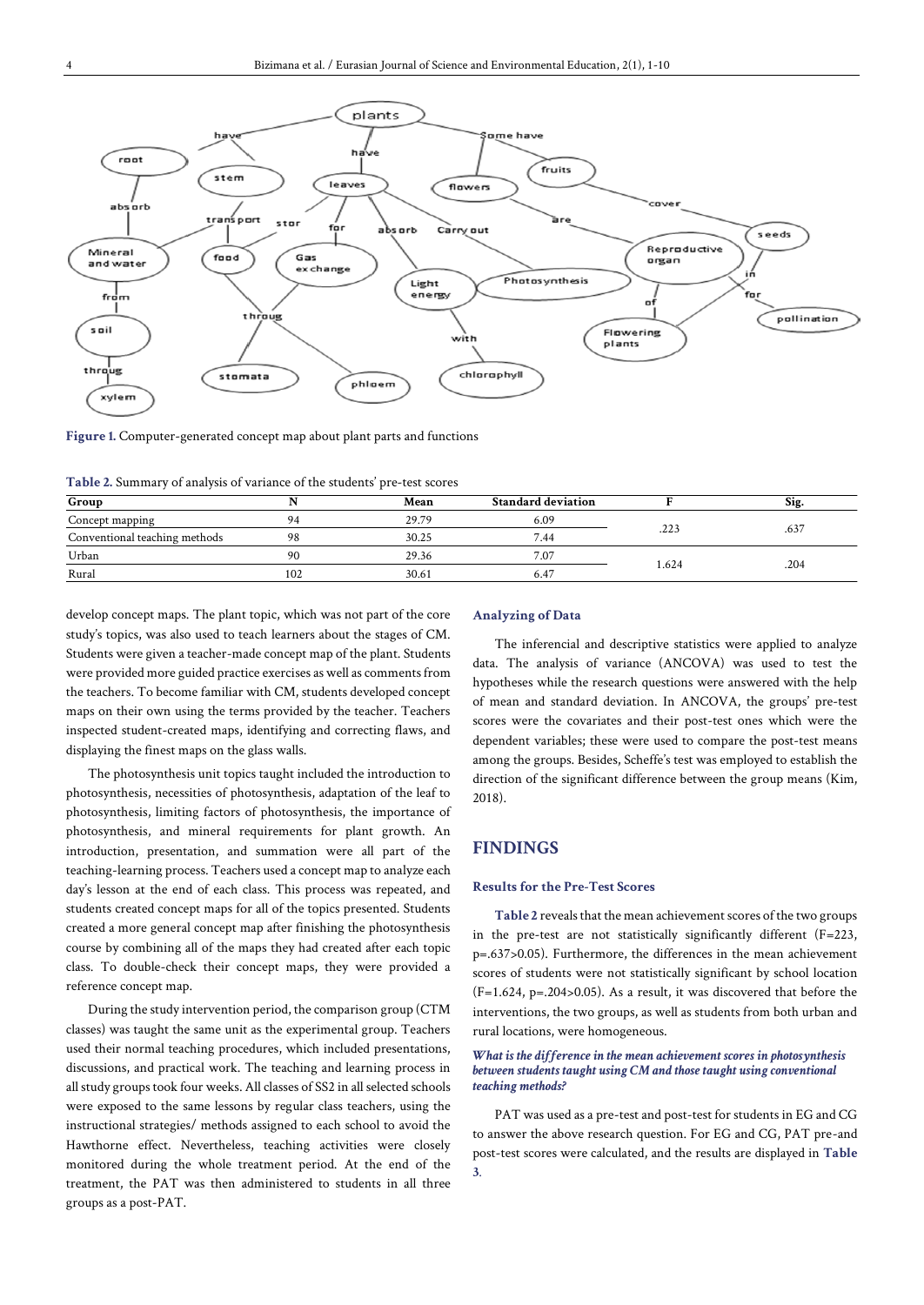#### **Table 3.** Pre- and post-test mean and standard deviation based on treatment

| Group      |    | <b>Pre-achievement test</b> |                           | Post-achievement test | Mean gain                 |       |
|------------|----|-----------------------------|---------------------------|-----------------------|---------------------------|-------|
|            |    | Mean                        | <b>Standard deviation</b> | Mean                  | <b>Standard deviation</b> |       |
| <b>CM</b>  |    | 29.79                       | 7.44                      | 73.32                 | J.I.                      | 43.53 |
| <b>CTM</b> | Ζ٥ | 30.25                       | 6.09                      | 49.49                 |                           | 19.24 |

| Table 4. ANCOVA for mean achievement scores of students taught using CM and CTM |  |  |  |
|---------------------------------------------------------------------------------|--|--|--|
|---------------------------------------------------------------------------------|--|--|--|

| Source          | Type III sum of squares |     | Mean square |         | Sig. | Partial Eta squared |
|-----------------|-------------------------|-----|-------------|---------|------|---------------------|
| Corrected model | 27,246.693 <sup>a</sup> |     | 13,623.347  | 360.380 | .000 | .792                |
| Intercept       | 34,731.724              |     | 34,731.724  | 918.761 | .000 | .829                |
| Pre-test        | .161                    |     | .161        | .004    | .948 | .000                |
| Groups          | 27,219.139              |     | 27,219.139  | 720.030 | .000 | .792                |
| Error           | 7,144.724               | 189 | 37.803      |         |      |                     |
| Total           | 752,426.950             | 192 |             |         |      |                     |
| Corrected total | 34,391.417              | 191 |             |         |      |                     |

Note.<sup>a</sup>R-squared=.792 (Adjusted R-squared=.790)

**Table 5.** Mean and standard deviation achievement scores of urban and rural students taught using CM

|          | . . | <b>Pre-achievement test</b> |                           | <b>Post-achievement test</b> | Mean difference           |       |
|----------|-----|-----------------------------|---------------------------|------------------------------|---------------------------|-------|
| Location |     | Mean                        | <b>Standard deviation</b> | Mean                         | <b>Standard deviation</b> |       |
| Urban    |     | 28.68                       | 770                       | 74.1                         |                           | 45.45 |
| Rural    |     | 30.99                       | 6.94                      | 72.4.                        | 4.38                      | 41.44 |

**Table 3** shows that the mean achievement score of students inthe CM group improved by 43.53, while that of the CTM group improved by 19.24. These mean gain show that students in CM classes outperformed students in CTM classes.

However, the findings in **Table 3** do not show whether the observed differences were significant. Hence, the results were subjected to inferential hypothesis one (HO<sub>1</sub>) testing which stated that thereis no significant difference in the mean achievement scores of students between groups taught by using the CM and those taught by CTM. To test HO1, ANCOVA testanalysis was carried out and **Table 4** shows the finding.

The result of the ANCOVA gives an  $F_{(1, 189)} = 720.030$ , p=.000<0.05, which is significant at a 0.05 level of significance. This indicates a group statistical differential achievement. Consequently, this gives rise to the rejection of the hypothesis 1. Therefore, there is a significant difference in the mean achievement scores of students taught photosynthesis using the CM and those taught by using the CTM. Furthermore, the adjusted R-squared has a value of 0.790. This implies that the CM accounted for 79.0% of achievement mean scores in photosynthesis.

The results in **Table 4** do not, however, reveal the source of the significant difference in the ANCOVA test. It, therefore, becomes important to compare the two groups to find out the direction of the significant difference. This was achieved using Bonferroni multiple comparisons. The result shows that the differences between the post mean achievement scores of the CM (exerimental group) and the CTM (control group) were statistically significant differences between the post mean achievement scores of the CM (experimental group) and CTM (control group) after Bonferroni post-hoc pairwise multiple comparisons.

The t-test result (t=23.832; p=.0000<.05) reveals that there is a significant difference in the achievement in favour of the CM group. This means that the CM group outperformed the CTM group significantly. As a result of this finding, the CM technique is far more advanced than the CTM strategy as far as improving students' achievement in photosynthesis is concerned.

#### *What is the mean achievement scores difference in photosynthesis between the urban and the rural students taught with the concept mapping strategy?*

To answer the above research question, the pre- and post-test mean achievement scores for EG were computed as shown in **Table 5**.

**Table 5** reveals that in pre-achievement tests, the students' urban and rural mean achievement scores were 28.68 and 30.99, respectively. The post-achievement test scores are 74.13 and 72.43, respectively. Furthermore, the urban students' mean increased by 45.45 points from pretest to posttest, whereas the rural students' mean increased by 41.44 points. According to the findings, there is a difference in the mean achievement scores between rural and urban students taught using the CM.

**Table 5**, on the other hand, does not indicate whether the observed differences were statistically significant. As a result, the data were subjected to inferential hypothesis one (HO<sub>2</sub>) testing. This stated that between urban and rural students, there was no significant difference in the mean achievement scores when taught by using the CM. To test HO2, the ANCOVA test was carried out and the results are shown in **Table 6**.

The result of the ANCOVA in **Table 6** gives an  $F(1, 91)=2.340$ , p=.130>0.05. As a result, the achievement mean scores of urban and rural students taught photosynthesis using the CM do not differ significantly. As a result, hypothesis two is accepted implying that there is no significant difference in mean achievement scores between urban and rural students taught photosynthesis using the CM.

#### *What is the difference between the mean achievement scores of urban and rural secondary school students taught photosynthesis with the conventional teaching methods?*

To answer the above research question, both achievement scores for CG from the pre- and post-test for CG were calculated, and the results are displayed in **Table 7**.

**Table 7** shows that in pre-achievement tests, the students' mean scores from both locations were 30.17 and 30.04, respectively. In the post-achievement test scores, the mean scores were 52.46 and 47.35,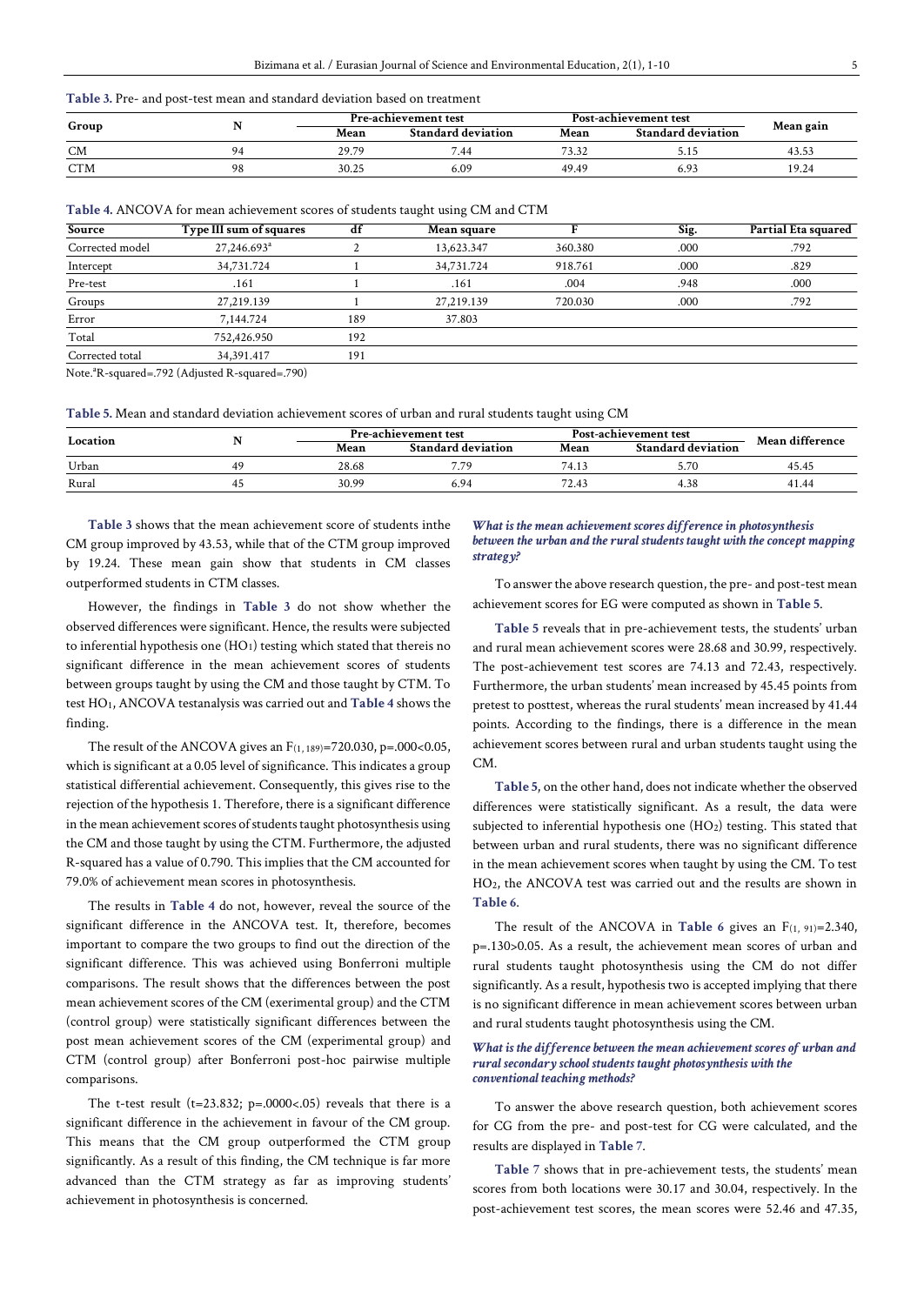| Table 6. ANCOVA for mean achievement scores between urban and rural students taught photosynthesis using CM |  |  |  |
|-------------------------------------------------------------------------------------------------------------|--|--|--|
|-------------------------------------------------------------------------------------------------------------|--|--|--|

| Source                     | Type III sum of squares | df | <b>Mean square</b> |           | Sig. | Partial Eta squared |
|----------------------------|-------------------------|----|--------------------|-----------|------|---------------------|
| Corrected model            | $70.734^{\circ}$        |    | 35.367             | 1.339     | .267 | .029                |
| Intercept                  | 29,211.976              |    | 29,211.976         | 1,105.603 | .000 | .924                |
| Pre-test                   | 2.981                   |    | 2.981              | .113      | .738 | .001                |
| Groups                     | 61.822                  |    | 61.822             | 2.340     | .130 | .025                |
| Error                      | 2.404.379               | 91 | 26.422             |           |      |                     |
| Total                      | 50,7761.360             | 94 |                    |           |      |                     |
| Corrected total            | 2,475.113               | 93 |                    |           |      |                     |
| $\mathbf{r} = 3\mathbf{r}$ | 1.00011111111           |    |                    |           |      |                     |

Note.<sup>a</sup>R-squared=.029 (Adjusted R-squared=.007)

#### **Table 7.** Mean and standard deviation achievement scores between urban and rural students taught using CTM

| <b>School location</b> | Pre-achievement test |                           | <b>Post-achievement test</b> | Mean difference           |       |
|------------------------|----------------------|---------------------------|------------------------------|---------------------------|-------|
|                        | Mean                 | <b>Standard deviation</b> | Mean                         | <b>Standard deviation</b> |       |
| Urban                  | 30.17                | 0.12                      | 52.46                        | دد.ه                      | 22.29 |
| Rural                  | 30.04                | $U_{\bullet}$ 1.          | 47.35                        |                           | 17.31 |

**Table 8.** ANCOVA for mean achievement scores between urban and rural students taught photosynthesis using CTM

| Type III sum of squares | df | <b>Mean square</b> |         | Sig. | Partial Eta squared |
|-------------------------|----|--------------------|---------|------|---------------------|
| $641.569^{\rm a}$       |    | 320.785            | 7.565   | .001 | .137                |
| 8,581.916               |    | 8,581.916          | 202.393 | .000 | .681                |
| 20.040                  |    | 20.040             | .473    | .493 | .005                |
| 623.931                 |    | 623.931            | 14.715  | .000 | .134                |
| 4.028.203               | 95 | 42.402             |         |      |                     |
| 244,665.590             | 98 |                    |         |      |                     |
| 4,669.773               | 97 |                    |         |      |                     |
|                         |    |                    |         |      |                     |

Note.<sup>a</sup>R-squared=.137 (Adjusted R-squared=.119)

**Table 9.** ANCOVA for interaction effects of instructional strategies and school locations on students' achievement in photosynthesis

| Source          | Type III sum of squares | df  | Mean square |         | Sig. | Partial Eta squared |
|-----------------|-------------------------|-----|-------------|---------|------|---------------------|
| Corrected model | 27,938.284 <sup>a</sup> |     | 6,984.571   | 202,400 | .000 | .812                |
| Intercept       | 33,984.011              |     | 33,984.011  | 984.795 | .000 | .840                |
| Pre-test        | 2.471                   |     | 2.471       | .072    | .789 | .000                |
| Groups          | 25,842.288              |     | 25,842.288  | 748.862 | .000 | .800                |
| Location        | 549.740                 |     | 549.740     | 15.930  | .000 | .079                |
| Groups*location | 133.362                 |     | 133.362     | 3.865   | .051 | .020                |
| Error           | 6,453.133               | 187 | 34.509      |         |      |                     |
| Total           | 752,426.950             | 192 |             |         |      |                     |
| Corrected total | 34,391.417              | 191 |             |         |      |                     |
|                 |                         |     |             |         |      |                     |

Note.<sup>a</sup>R-squared=.812 (Adjusted R-squared=.808)

respectively. Furthermore, the urban students' mean scores increased by 22.29 points from pretest to posttest, whereas the rural students' mean scores increased by 17.31 points. Therefore, there is a difference in mean achievement scores between rural and urban students who were taught photosynthesis using CTM in favour of students from urban schools.

In order to discover if the observed differences in mean achievement scores of both locations taught photosynthesis using CTM were statistically significant, the inferential testing three hypothesis (HO3) post-test achievement scores was put in place. Hypothesis three looked at whether there was a significant difference in mean achievement scores between urban and rural students who were taught using the CTM. The ANCOVA test was used to test this hypothesis, and the results are shown in **Table 8**.

The result of the ANCOVA gives an  $F_{(1, 95)=14.715}$ , p=.000<.05. This implies that the difference in the mean achievement of urban and rural students taught using the CTM is statistically significant. Thus, hypothesis two was rejected. Furthermore, the value of adjusted R-

squared is 0.119. This implies that the CTM contributed 11.9 % to the achievement of learners in photosynthesis.

#### *What is the interaction effect of instructional strategies (CM and CTM) and school location (Urban and Rural) on students' achievement in photosynthesis?*

In determining the interaction effects of instructional strategies and location of school on the achievement in photosynthesis, a two-way ANCOVA for achievement mean scores by study groups and locations was employed (**Table 9**).

**Table 9** shows an F(1, 187)=3.865; p=.51>0.05. This implies that the interaction effect of teaching strategies (CM and CTM) and location of school (rural and urban) on students' achievements in photosynthesis was not significant. The implication is that these teaching strategies and location did not interact to influence achievement in photosynthesis. Thus, the null hypothesis of non-significant interaction effect of teaching methods and school location on students' achievement in photosynthesis was accepted.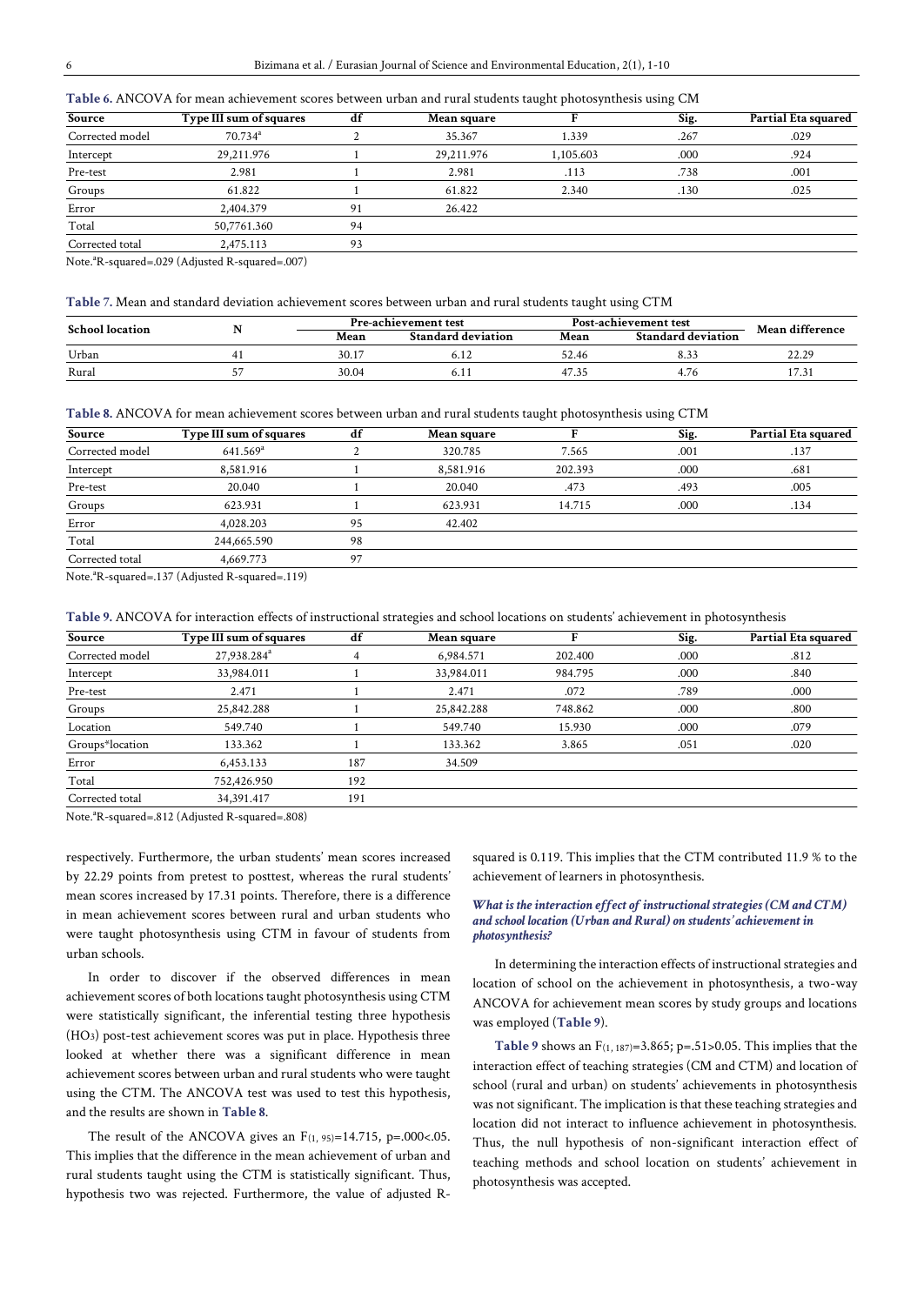

Covariates appearing in the model are evaluated at the following values: Pretest = 30.02

**Figure 2.** Interaction effect between methods and location on students' achievement in photosynthesis

The graph of interaction in **Figure 2** shows no interaction because the lines do not cross each order. This suggests that the teaching strategies and location had no interaction effect on students' achievement in photosynthesis.

## **DISCUSSION**

This study examined the effects of school location on students' academic achievements based on the concept mapping instructional strategy. The study also examined the interaction between the methods employed and school location. According to pre-test results, EG and CG students' achievement levels were similar prior to the intervention. The effect of the CM on the students' achievement in photosynthesis was investigated in accordance with the first study question.

The finding revealed that the CM group's mean achievement score was higher than that of students in CTM group. This means that the CM group outperformed the CTM group. Besides, the inferential statistics using ANCOVA ( $F_{(1, 189)} = 720.030$ ,  $p = .000 < 0.05$ ) and the Bonferroni post-hoc pairwise multiple comparisons also confirmed that the difference was significant in favor of the CM group. This result aligns with Ajaja (2013), Kyado et al. (2019), and Sakiyo and Waziri (2016); Woldeamanuel et al. (2020) who reported a significant difference in students' achievement in favor of the students in CM. However, Martins-Omole et al. (2016) found insignificant difference between students taught biology using CM and those taught using CTM.

The likely explanation of this finding may be attributed to the fact that students who were taught using CM were more efficient in activity orientations than those taught using CTM. More specifically, students in CM classes were allowed to actively participate in the teaching and learning process (Mokiwa & Agbenyeku, 2019). The CTM, on the other hand, frequently compels learnersmemorize concepts taught, which do not help learners understand the meaning and relationship between concepts and hence cause them to easily forget them, resulting in poor performance (Schmid & Telaro, 2018).

Also, the study examined the effect of CM on students' achievement in photosynthesis between urban and rural students. Descriptive statistics showed that students in urban schools achieved slightly better than those in rural school. However, when their mean achievement scores were subjected to ANCOVA ( $F(1, 91)=2.340$ ,  $p>0.005$ ), the result indicated that difference was not statistically significant. This implies that the achievement of rural and urban students did not differ significantly when they were taught photosynthesis by using CM. The finding agreed with the study findings of Awodun and Oyeniyi (2018), Macmillan (2012), Umar (2017), and Yusuf and Adigun (2010), which revealed no significant difference between the academic achievement of urban and rural school students.

Furthermore, the study examined whether the difference existed in the mean achievement scores in photosynthesis between urban and rural students taught using CTM. It was established that the mean achievement score of the urban students was higher than that of the rural students. This implies that urban students achieved better when the CTM is employed. Also, on exposure to ANCOVA  $(F_{(1, 95)} = 14.715,$ p=0.000<.05), the difference was statistically significant. This implies that when students are taught using the CTM, the achievement scores between rural and urban students differed significantly in favor of urban students. This finding agrees with the results of Bizimana et al. (2022) who reported a statistically significant difference in the achievement of students in urban and rural areas. The absence of suitable facilities for teaching and learning biology, as well as students' low motivation to study in rural schools, may account for students' poor achievement in rural locations (Nizeyimana & Nkiliye, 2015).

Finally, the study examined the interaction effect of teaching methods and school location on students' achievements in photosynthesis. The results showed that there was no interaction effect between method and school location on students' achievements in photosynthesis  $(F_{(1, 187)=3.865; p=.51>0.05)$ . This means that the achievement gap between urban and rural students in biology (photosynthesis) is influenced by teaching methods and school location. This finding is consistent with the findings of Iserameiya and Ibeneme (2018), who found no significant interaction effect between instructional strategy and school location on student achievement in basic science in Nigeria. However, the finding is at variance with Agboghoroma (2014), Udoh and Udo (2020) who found in their study that instructional strategy and school location significantly interacted to affect student achievement in integrated science and chemistry respectively. Thus, CM is superior to CTM in enhancing achievement in biology in rural and urban locations. Hence, CM has outstanding qualities for providing an equal learning environment for improving student achievement in photosynthesis regardless of school location.

# **CONCLUSIONS**

Based on the findings of this study, it is concluded that both methods (CTM and CTM) improved students' achievement in photosynthesis. However, the group exposed to the CM performed significantly better than the group taught using the CTM. According to the findings of this study, the learning outcomes (achievement) of students exposed to the CM did not differ significantly by school location (urban and rural), while those taught using the CTM differed significantly in favor of students in urban schools. Furthermore, when the CM is used, it does not interact with school location in determining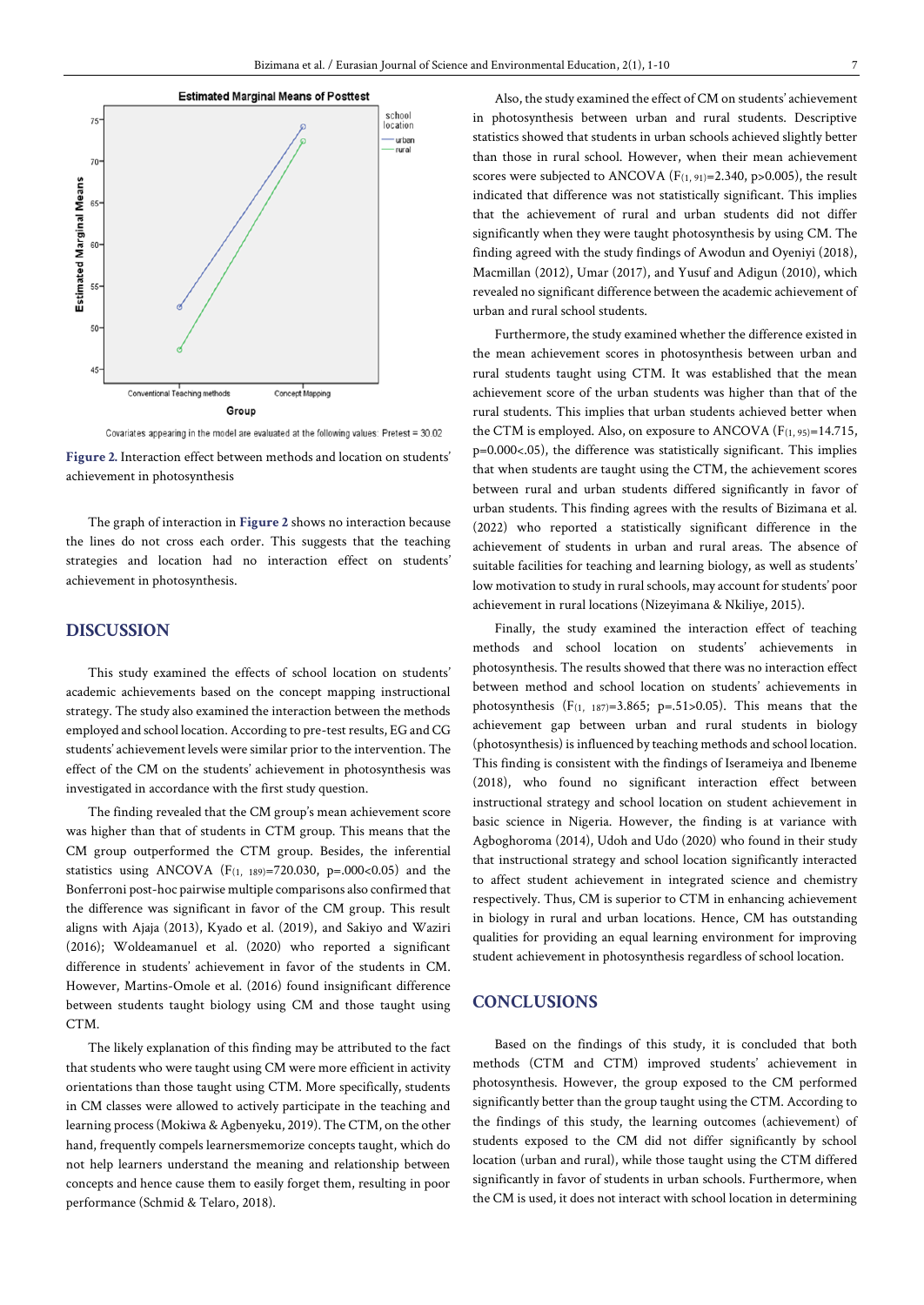student achievement in photosynthesis. Our findings statistically demonstrated the effectiveness of the CM instructional strategy in enhancing students' learning outcomes in photosynthesis regardless of school location. As a result, biology teachers are encouraged to use strategy in their teaching process to improve students' achievement in photosynthesis as well as in other difficult concepts in biology.

#### **Recommendations**

The following recommendations are made based on the findings and conclusions of this study:

- 1. The study's findings have statistically proven the efficiency of the CM instruction in improving student achievement in photosynthesis regardless of the school location. As a result, biology teachers are urged to use the strategy in their classrooms in order to improve students' performance in biology.
- 2. The Ministry of Education shall provide serving biology teachers with the necessary knowledge, and competences in the application of concept mapping as an instructional strategy for teaching and learning through seminars, and workshops. When this is done, it will enhance effective teaching and learning, which will lead to improved academic achievement.
- 3. The CM should be included as a way of teaching biology and other science subjects by faculties of education at various institutions of higher learning. This will provide prospective teachers with an understanding of this instructional strategy and its benefits.

#### **Limitations**

This study was conducted in one of Rwanda's 30 districts and involved lower secondary school level students, and focused on the concept of photosynthesis. Besides, it did involve students from day secondary schools to compare boarding and day schools. As a result, more empirical researches on the effect of CM on students' achievement in other conceptsat different levels and in different types of schools should be done in order to lay a firm foundation for the adoption of CM in secondary schools in Rwanda. Furthermore, the findings of this study were based on quantitative data. As a result, gathering qualitative data on how both biology teachers and students experienced the use of CM in teaching-learning biology (photosynthesis) would have been preferable.

**Author contributions: BE:** Conceptualization, design, data collection, analysis, and writing; **DM & AM:** Editing, reviewing, and supervision. All authors approve final version of the article.

**Funding:** This work was supported by the African Centre of Excellence for Innovative Teaching and Learning Mathematics and Science.

**Declaration of interest:** Authors declare no competing interest.

**Data availability:** Data generated or analysed during this study are available from the authors on request.

# **REFERENCES**

Abamba, E. I., & Esiekpe, L. E. (2021). Comparative effects of mind and concept mappings on students' academic achievement and retention of the concepts of radioactivity and electrolysis in senior secondary school science in Delta State, Nigeria. *Vers State University Journal of Education, 24*(1), 1-12.

- Aboho, D. A., Agbidye, A., & Asooso, L. N. (2013). Developing curriculum on climate change at secondary school level in Nigeria. *Nigerian Journal of Curriculum Studies, 20*(2), 47-64.
- Agaba, K. C. (2013). Effect of concept mapping instructional strategy on students' retention in biology. *African Education Indices, 5*(1), 73- 80.
- Agboghoroma, T. E. (2014). Mastery learning approach on secondary students' integrated science achievement. *British Journal of Education, 2*(7), 80-88.
- Ajaja, O. P. (2013). Which strategy best suits biology teaching? Lecturing, concept mapping, cooperative learning, or learning cycle? *Electronic Journal of Science Education, 17*(1), 20-21.
- Alordiah, C. O., Akpadaka, G., & Oviogbodu, C. O. (2015). The influence of gender, school location, and socio-economic status on students' academic achievement in mathematics. *Journal of Education and Practice, 6*(17), 130-136.
- Ariaga, B. A., & Nwanekezi, A. U. (2018). Concept mapping strategy and its effects on students' performance in senior secondary school organic chemistry in the Imo State of Nigeria. *International Journal of Scientific Research in Education, 11*(10), 797-809.
- Arnold, M. L., Newman, J. H., Gaddy, B. B., & Dean, C. B. (2005). A look at the condition of rural education research: Setting a direction for future research. *Journal of Research in Rural Education, 20*(6), 1- 25.
- Auta, A. (2015). *Effects of concept mapping and inquiry strategies on achievement and creativity among colleges of education physics students in North-East Nigeria* [Unpublished masters' disseration]. Ahmadu Bello University, Zaria.
- Awodun, A. O., & Oyeniyi, A. D. (2018). Influence of school location on students' academic achievement in junior secondary school basic science in Ekiti State, Nigeria. *Journal of Emerging Technologies and Innovative Research, 5*(2), 23-27.
- Bennell, P., & Ntagaramba, J. (2008). Teacher motivation and incentives in Rwanda: A situational analysis and recommended priority actions. *Kigali Rwanda Education NGO Cooperation Platform*. [https://www.paulbennell.co.uk/research/teacher-motivation](https://www.paulbennell.co.uk/research/teacher-motivation-and-incentives-in-rwanda-a-situational-analysis-and-recommended-priority-actions-with-j-ntagaramba/)[and-incentives-in-rwanda-a-situational-analysis-and](https://www.paulbennell.co.uk/research/teacher-motivation-and-incentives-in-rwanda-a-situational-analysis-and-recommended-priority-actions-with-j-ntagaramba/)[recommended-priority-actions-with-j-ntagaramba/](https://www.paulbennell.co.uk/research/teacher-motivation-and-incentives-in-rwanda-a-situational-analysis-and-recommended-priority-actions-with-j-ntagaramba/)
- Bizimana, E., Mutangana, D., & Mwesigye, A. (2022). Performance analysis of biology education under the implementation of lower secondary school biology-competence-based curriculum: Policy implications. *Interdisciplinary Journal of Environmental and Science Education, 18*(1), 1-12[. https://doi.org/10.21601/ijese/11331](https://doi.org/10.21601/ijese/11331)
- Bot, T., & Eze, J. (2016). Comparative effects of concept mapping and cooperative learning strategies on senior secondary school students' achievement in mathematics-trigonometry in Kano State, Nigeria. *European Journal of Science and Mathematics Education, 4*(1), 56-66. <https://doi.org/10.30935/scimath/9453>
- Chang, C. C., Yeh, T. K., & Shih, C. M. (2016). The effects of integrating computer-based concept mapping for physics learning in junior high school. *EURASIA Journal of Mathematics, Science and Technology Education, 12*(9), 2531-2542. [https://doi.org/10.12973/eurasia.](https://doi.org/10.12973/eurasia.2016.1284a) [2016.1284a](https://doi.org/10.12973/eurasia.2016.1284a)
- Cimer, A. (2012). What makes biology learning difficult and effective: Students' views. *Educational Research and Reviews, 7*, 61-71.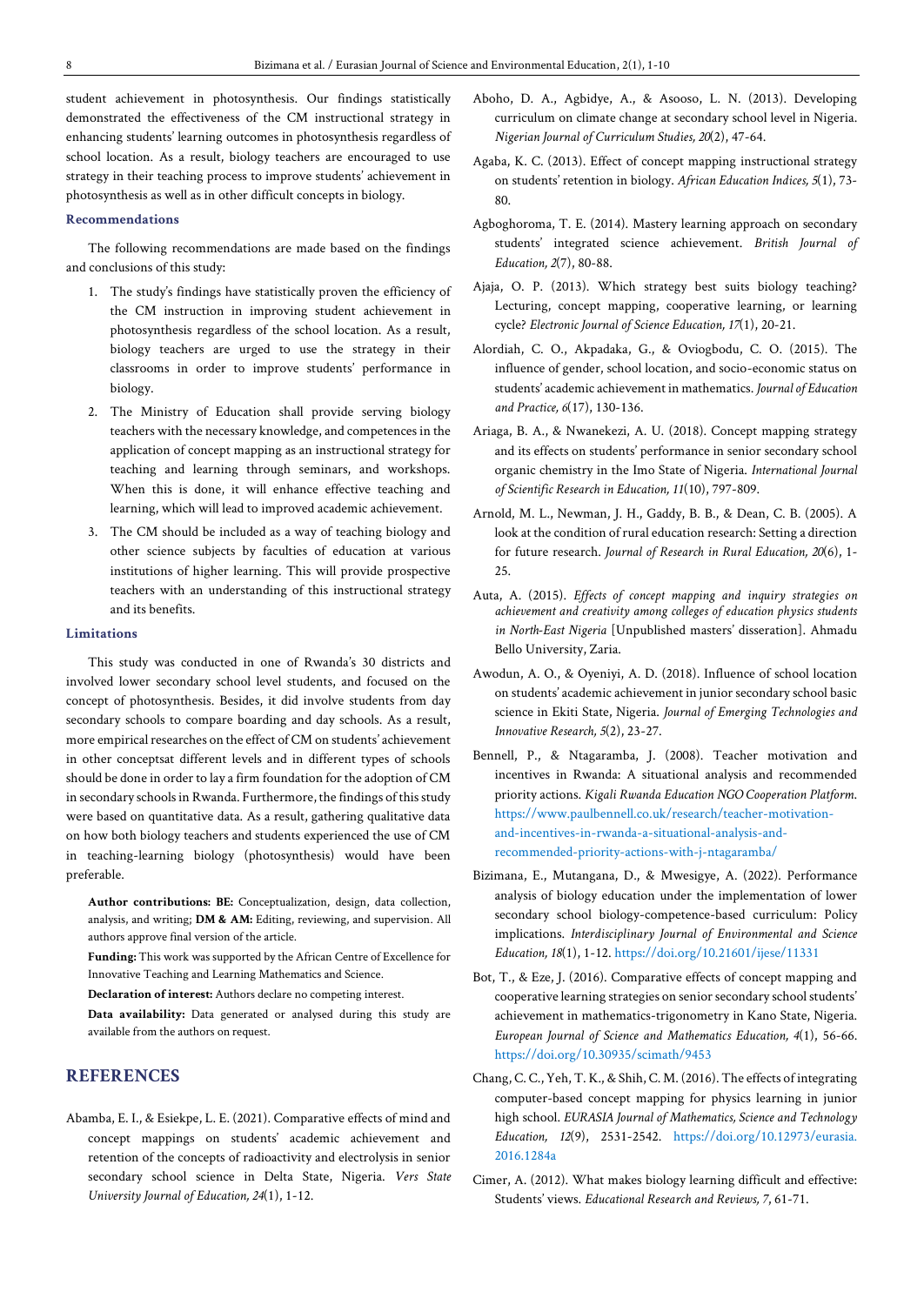- Creswell, J. (2014). *Research design: Qualitative, quantitative, and mixed method approaches*. SAGE.
- Dashne, A. S., & Sinaa, A. A. (2019). The effect of using concept mapping strategy on the achievement of eighth-grade school students in biology subject in Erbil city. *Zanco Journal of Humanity Sciences, 23*(2960), 127-147. <https://doi.org/10.21271/zjhs.23.5.7>
- Ellah, K. E., & Ita, P. M. (2017). Correlational relationship between school location and students' academic performance in the English language in Nigerian secondary schools. *International Journal of Scientific and Research Publications, 7*(9), 381-384.
- Etobro, A. B., & Fabinu, O. E. (2017). Students' perceptions of difficult concepts in biology in senior secondary schools in Lagos State. *Global Journal of Educational Research, 16*(2), 139-147. <https://doi.org/10.4314/gjedr.v16i2.8>
- Fives, H., & DiDonato-Barnes, N. (2013). Classroom test construction: The power of a table of specifications. *Practical Assessment, Research, and Evaluation, 18*(3), 1-7.
- Hadiprayitno, G., Muhlis, & Kusmiyati. (2019). Problems in learning biology for senior high schools in Lombok Island. Journal of Physics: Conference Series, 1241, 012054. [https://doi.org/](https://doi.org/10.1088/1742-6596/1241/1/012054) [10.1088/1742-6596/1241/1/012054](https://doi.org/10.1088/1742-6596/1241/1/012054)
- Harerimana, J., & Toyin, A. O. (2017). In-service education programs for secondary school teachers and students' academic performance: A case study of Nyarugenge district in Rwanda. *Journal of Humanities and Social Science, 22*(2), 100-115. [https://doi.org/10.9790/0837-](https://doi.org/10.9790/0837-220205100115) [220205100115](https://doi.org/10.9790/0837-220205100115)
- Hsieh, S. W., Ho, S. C., Wu, M. P., & Ni, C. Y. (2016). The effects of concept map-oriented gesture-based teaching system on learners' learning performance and cognitive load in an earth science course. *EURASIA Journal of Mathematics, Science and Technology Education, 12*(3), 621-635.<https://doi.org/10.12973/eurasia.2016.1235a>
- Huang, M. Y., Tu, H. Y., Wang, W. Y., Chen, J. F., Yu, Y. T., & Chou, C. C. (2017). Effects of cooperative learning and concept mapping intervention on critical thinking and basketball skills in elementary school. *Thinking Skills and Creativity, 23*, 207-216. <https://doi.org/10.1016/j.tsc.2017.01.002>
- Iserameiya, F. E., & Ibeneme, O. T. (2018). Effect of mastery learning strategy on junior secondary school students' academic achievement in basic technology in Edo State, Nigeria. *International Journal of New Technology and Research, 4*(3), 95-101.
- Iwanger, S. R., & Eriba, J. O. (2018). Effect of concept mapping-guided discovery integrated instructional approach on basic science students' attitude, achievement, and retention. *International Journal of Case Studies, 7*(7), 44-53. [https://doi.org/10.5281/zenodo.](https://doi.org/10.5281/zenodo.3540349) [3540349](https://doi.org/10.5281/zenodo.3540349)
- Jack, G. U. (2013). Concept mapping and guided inquiry as effective techniques for teaching difficult concepts in chemistry: Effect on students' academic achievement. *Journal of Education and Practice, 4*(5), 9-16.
- Joda, F. M. (2019). Effects of instructional scaffolding strategy on senior secondary biology students' academic achievement and retention in Taraba State, Nigeria. *Science Journal of Education, 2*(2), 269-275. <https://doi.org/10.31014/aior.1993.02.02.59>
- Joda, F. M., & Mohamed, A. A. (2017). Effect of guided inquiry teaching method on senior secondary school biology students' academic achievement and retention in Yola Education Zone, Adamawa State, Nigeria. *Multidisciplinary Journal of Science, Technology and Vocational Education, 5*(1), 89-96.
- Johnson, M. P. (2016). Photosynthesis. *Essays in Biochemistry, 60*(3), 255-273.<https://doi.org/10.1042/EBC20160016>
- Kambaila, C. M., Kasali, G., & Kayamba, F. (2019). Assessing the effects of biology practical activities on academic performance of senior secondary school students. *Journal of Education and Practice, 10*(20), 116-121.<https://doi.org/10.7176/JEP/10-14-15>
- Kyado, J. J., O. Abah, C., & Samba, R. M. A. (2019). Effect of collaborative concept mapping instructional strategy on secondary students' achievement in difficult biology concepts. *American Journal of Social Sciences and Humanities, 4*(3), 434-447. <https://doi.org/10.20448/801.43.434.447>
- Macmillan, M. J. (2012). School location versus academic achievement in physics: Does computer-assisted instruction (CAI) has any effect? *Journal of Educational and Social Research, 2*(10), 162-168.
- Martins-Omole, M. I., Yusuf, H. O., & Guga, A. (2016). Effects of concept mapping and experimental techniques in teaching biology in secondary schools in Federal Capital Territory Abuja, Nigeria. *European Journal of Education Studies, 2*(6), 119-130.
- Métioui, A., Matoussi, F., & Trudel, L. (2016). The teaching of photosynthesis in secondary school: A history of the scientific approach. *Journal of Biological Education, 50*(3), 275-289. <https://doi.org/10.1080/00219266.2015.1085427>
- Mokiwa, H. O., & Agbenyeku, E. U. (2019). Impact of activity-based teaching strategy on gifted students: A case of selected junior secondary schools in Nigeria. *Journal for the Education of Gifted Young Scientists, 7*(3), 421-434[. https://doi.org/10.17478/jegys.529919](https://doi.org/10.17478/jegys.529919)
- Nasution, M. K. (2018). Student assessment and misconceptions of photosynthesis: A notion of shifting perspective. *Journal As-Salam, 2*(2), 106-112[. https://doi.org/10.37249/as-salam.v2i2.39](https://doi.org/10.37249/as-salam.v2i2.39)
- Ndihokubwayo, K. (2017). *Research on improvised experiment materials for science lesson in Rwanda* [Unpublished master's thesis]. Hiroshima University.
- Ndihokubwayo, K., Uwamahoro, J., & Ndayambaje, I. (2020). Implementation of the competence-based learning in Rwandan physics classrooms: First assessment based on the reformed teaching observation protocol. *EURASIA Journal of Mathematics, Science and Technology Education, 16*(9), 1-8. [https://doi.org/10.](https://doi.org/10.29333/ejmste/8395) [29333/ejmste/8395](https://doi.org/10.29333/ejmste/8395)
- Nizeyimana, G., & Nkiriye, I. (2015). A baseline survey on barriers to quality of basic education in Rwanda: The case study of Kicukiro, Gicumbi, and Rwamagana districts (final report, March 2015). *Rwanda Education for All Coalition*.
- Nnenna, G. E., & Adukwu, B. C. (2018). Influence of gender and school location on senior secondary school student's achievement in biology in Agbani Education Zone of Enugu State. *Journal of Education and Practice, 9*(21), 45-51.
- Novak, J. D., & Gowin, D. B. (1984). *Learning how to learn*. Cambridge University Press. <https://doi.org/10.1017/CBO9781139173469>
- Novak, J. D., & Gowin, D. B. (1994). *Learning how to learn*. Cambridge University Press.